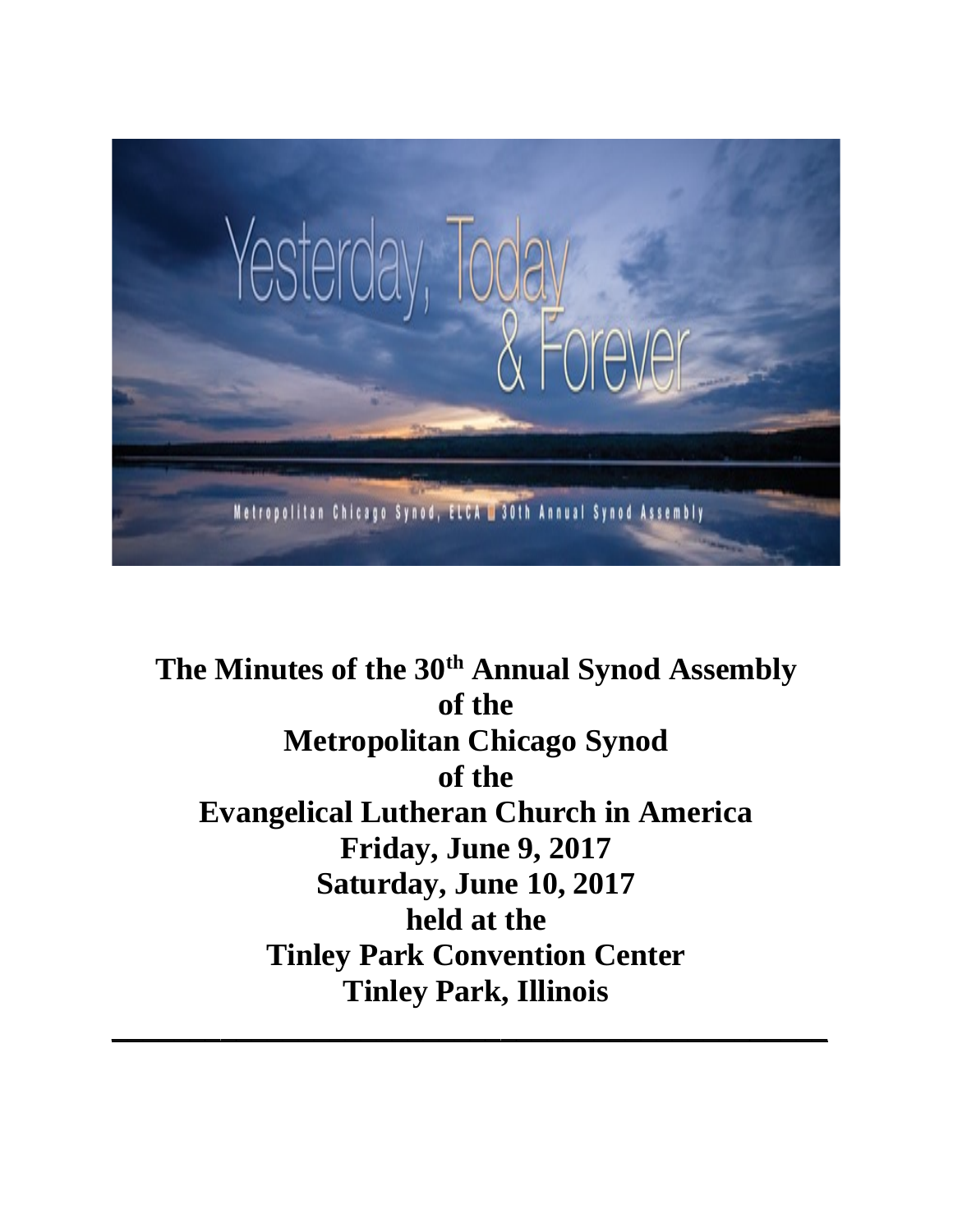

# **Evangelical Lutheran Church in America** God's work. Our hands.



### **30th Annual Synod Assembly of the Metropolitan Chicago Synod of the Evangelical Lutheran Church in America**

### **Friday, June 9, 2017 and Saturday, June 10, 2017 Tinley Park Convention Center Tinley Park, Illinois**

\_\_\_\_\_\_\_\_\_\_\_\_\_\_\_\_\_\_\_\_\_\_\_\_\_\_\_\_\_\_\_\_\_\_\_\_\_\_\_\_\_\_\_\_\_\_\_\_\_\_\_\_\_\_\_\_\_\_\_\_\_\_\_\_\_\_\_\_\_\_\_\_\_\_\_\_\_\_

# **Plenary Session One**

### **Orientation of New Voting Members**

At 8:30AM Secretary Srock gave a presentation to the voting members of the 2017 Assembly who were new to serving as an assembly voting member. The presentation included an explanation of their roles and responsibilities as voting members, the relationship of the synod to the congregations and to the churchwide expression, how the assembly functioned, a brief overview of the agenda, and procedures for parliamentary action during the plenary sessions.

### **Welcome**

At 9:03AM Bishop Miller welcomed the voting members, visitors, and guests to the Thirtieth Annual Assembly of the Metropolitan Chicago Synod of the Evangelical Lutheran Church in America.

### **Opening Worship**

He then led the 2017 Assembly of the Metropolitan Chicago Synod in the Order for the Opening of the Assembly. At 9:06AM Bishop Miller declared the assembly to be in session.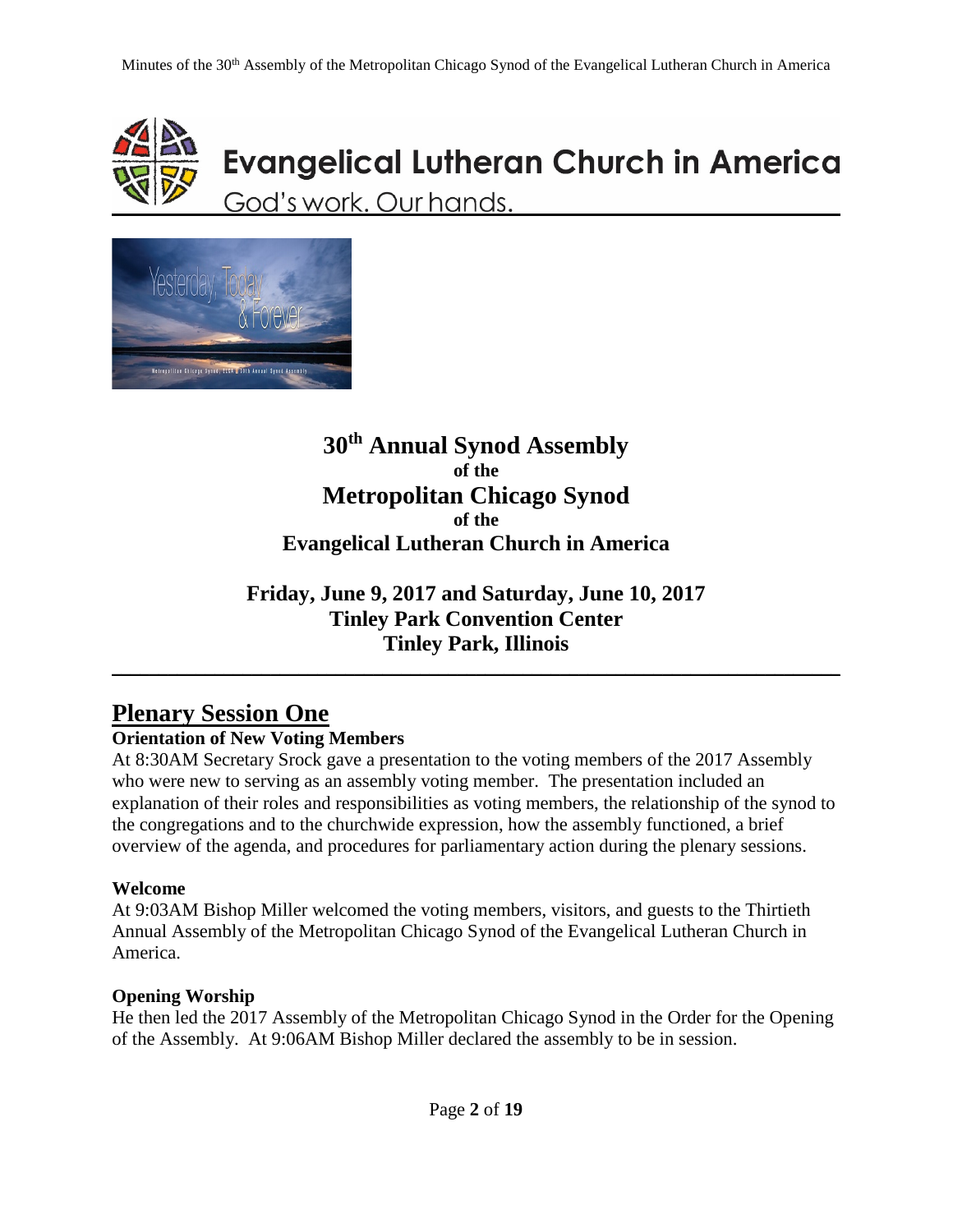#### **Appointment of Parliamentarian**

As the first order of business at 9:09AM, in consultation with the Synod Council, Bishop Miller appointed Ms. Joan Bundley as parliamentarian for this assembly. Ms. Bundley is a Registered Professional Parliamentarian with the National Association of Parliamentarians. Bishop Miller welcomed Ms. Bundley back to our assembly, as she has served our synod in this capacity in years past.

#### **Introduction of the Assembly Planning Team**

Bishop Miller then introduced the members of the 2016 Assembly Planning Team and had them stand as their names were read. He thanked them for their hard work in preparing for this year's assembly.

#### **Assembly Planning Team:**

| Ms. Erma Alvarez, staff           | Ms. Joan Church                |
|-----------------------------------|--------------------------------|
| Mr. Ken Church                    | Ms. Nanette Dahlke             |
| Mr. Jeff Drake, staff             | Rev. Michael Fick              |
| Rev. Hector Garfias-Toledo, staff | Rev. Cynthia K. Hileman, staff |
| Ms. Vicki Hill                    | Mr. Steven Homberg, staff      |
| Rev. Ray Legania, staff           | Bishop Wayne Miller, staff     |
| Ms. Yvette Newberry White         | Rev. Darryl Thompson Powell    |
| Ms. Mary Richardson, staff        | Ms. Gloria Rowland             |
| Ms. Sandra Schlauch, staff        | Ms. Patricia Schmitt           |
| Rev. Steven Srock                 | Rev. Sarah Stumme, staff       |
| Ms. Patti Tregoning               | Ms. Kathleen West              |
| Ms. Beth Lawniczak, chair         |                                |

Bishop Miller then introduced and thanked our emcee for this year's assembly, Rev. Darryl Thompson Powell.

#### **Introduction of the Assembly Committees**

At 9:12AM Bishop Miller called upon our Vice President, Ms. Nanette Dahlke, who in consultation with the Synod Council, made the following appointments to the Assembly Committees.

#### **Credentials and Courtesies Committee**

| Rev. Lester White                 |  |
|-----------------------------------|--|
|                                   |  |
| <b>Rev. Robert Scott Castello</b> |  |
| Ms. Stephanie Collins             |  |
| Mr. Daniel Formeller              |  |
| Rev. Gail Heidtke                 |  |
| Ms. Elizabeth McDaniel            |  |
| Mr. Tom Pfenning                  |  |
| Rev. Robert Klonowski, chair      |  |
|                                   |  |

Page **3** of **19**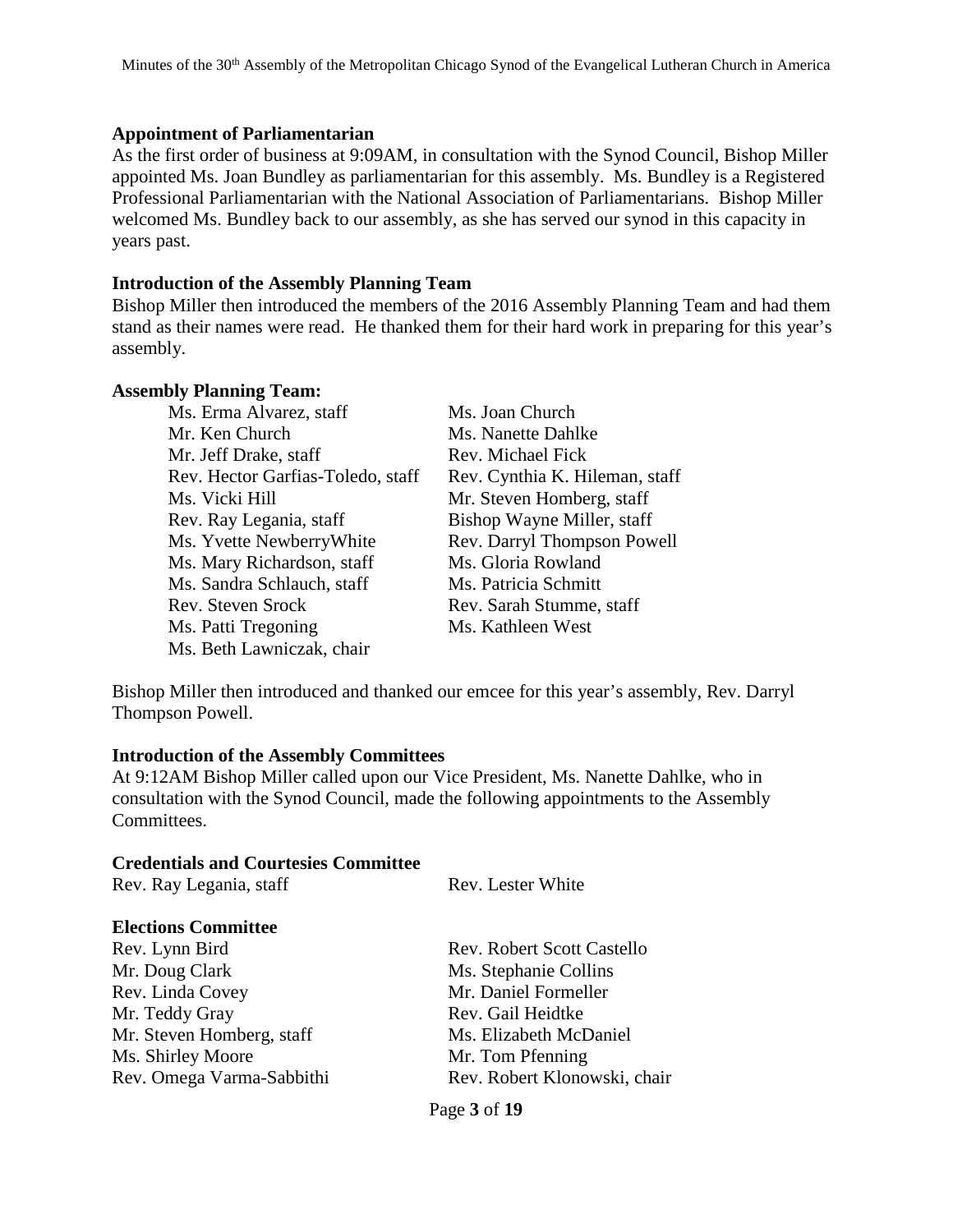#### **Minutes Committee**

Ms. Lynn Dreymiller Ms. Patti Tregoning Rev. Steve Srock, chair

#### **Nominating Committee**

Ms. Myrtis Brown Ms. Elaine Farmer Ms. Judi Keippel Ms. Laura Leon Rev. Kathy Nolte Mr. Kenneth Olson Rev. Peg Otte Rev. Michael Russell

#### **Reference and Counsel Committee**

Rev. Herbert Carlmark, advisor Rev. Lawrence Clark Rev. Erin Clausen Rev. Laura Hall-Schordje Rev. Kyle Severson Rev. Janet Volk Rev. Sue Allen, chair Rev. Steven Srock, ex-officio

#### **Sergeants at Arms**

Deacon Patricia Gerber Bornholt Rev. Joanne Fitzgerald Rev. Hector Garfias-Toledo, staff Deacon David Glover Rev. Rhonda Kral Mr. Fernando Mercado Rev. Jeffrey Mikyska Rev. Chris Neptun Ms. Lisa Neubert **Rev. Rhonda Pruitt** Rev. Joe Schultz Rev. Paul Pfeffer, chair

Rev. Rayford Grady Rev. Cynthia K. Hileman, staff Ms. Patti Tregoning Rev. Darryl Thompson Powell, chair

#### **Report of the Credentials and Courtesies Committee**

At 9:14AM Bishop Miller thanked Vice President Dahlke and then called upon the Rev. Lester White for the report of the Credentials and Courtesies Committee. He reported to the assembly that the total number of voting members registered as of 9:00AM was 217 with the number of voting members necessary for a quorum being 108. Bishop Miller declared a quorum to be present at 9:15AM.

#### **Approval of the Agenda**

Bishop Miller instructed the assembly to turn to the agenda for the assembly which was printed in the supplement to the Book of Reports located in the packets that the voting members had received at the time of registration. It was moved, seconded, and adopted.

#### **Bar of the Assembly and the Rules of the Assembly**

At 9:18AM Bishop Miller called upon Secretary Srock to explain the bar of the assembly. Secretary Srock instructed the assembly that the bar of the assembly was the area where voting members must be seated for their votes to be counted. Guest and visitors are asked to sit outside the bar during all plenary sessions.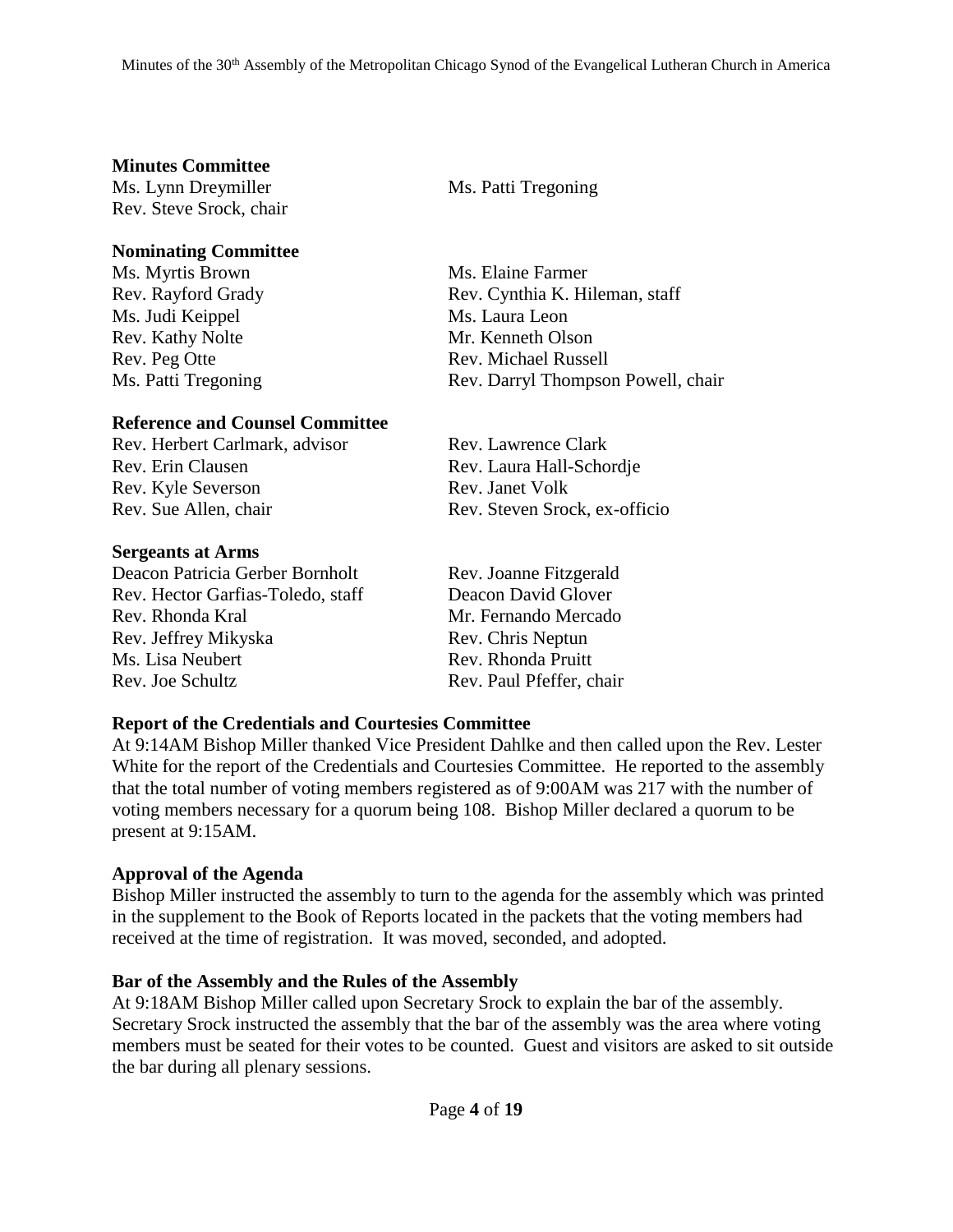The bar of the assembly included all tables and chairs within the stanchions and ropes across the back of the room. Only those voting members seated within the bar and wearing the proper credentials would be allowed to vote.

Regarding Elections at this year's assembly. Secretary Srock explained that the Elections Committee shall oversee the conduct of elections. In the packets that the voting members received when they registered was everything needed for the various elections that will take place during this assembly. Please check your packets and make certain that you have all of the materials required. He announced to the assembly that the Elections Committee would report the results of balloting in the elections by announcing the name of the person elected or by announcing the names of nominees qualified to appear on the next ballot. The results of all of the elections would be reported in the written reports of this year's assembly.

Secretary Srock then instructed the assembly regarding the procedures for addressing the assembly. He explained that there are three microphones: *green* for those speaking in favor of an action; *red* for those speaking in opposition; and *white* for points of order, information, personal privilege, or clarification. Voting members were asked to address their comments to the chair and to face the assembly while speaking. The order for speaking would be under the direction of the chair (Bishop Miller) and would alternate between those speaking in favor and those in opposition. Only those voting members seated within the bar and wearing the proper credentials would be allowed to address the assembly.

He also asked the assembly to refrain from applause or other displays of support or any displays of disapproval of the comments made at the microphones. We are a highly diverse synod with wide and varied opinions on a variety of matters that we have and will continue to have come before us to consider. We ask that respect be shown to everyone, especially those who may have an opinion and position very different from yours. Also, we ask that displays of partisanship, e.g. badges, buttons, articles of clothing, etc. not be worn while within the bar of the assembly, for the same reason.

Regarding the resolutions, this year's chair of the Reference and Counsel Committee, the Rev. Sue Allen, will present how we will handle the resolutions, the debate on those matters, along with their respective hearings, when it is time for those matters to be brought before the assembly.

These matters along with many others concerning how we will interact over the next two days are described in detail in the document entitled, *Rules of Organization and Procedure for the 2017 Metropolitan Chicago Synod Assembly.* Secretary Srock stated that this document has been reviewed and approved by the Metropolitan Chicago Synod Council and on their behalf, he was presenting it to this assembly for adoption and implementation. It appears in the Book or Reports immediately following the agenda. Since this comes to the assembly as a recommendation from the Synod Council it does not need to be moved or seconded. Bishop Miller acknowledged that the matter was properly before the assembly for consideration exclusive of quoted and highlighted constitutional provisions and bylaws that already are in force. The motion was adopted at 9:25AM.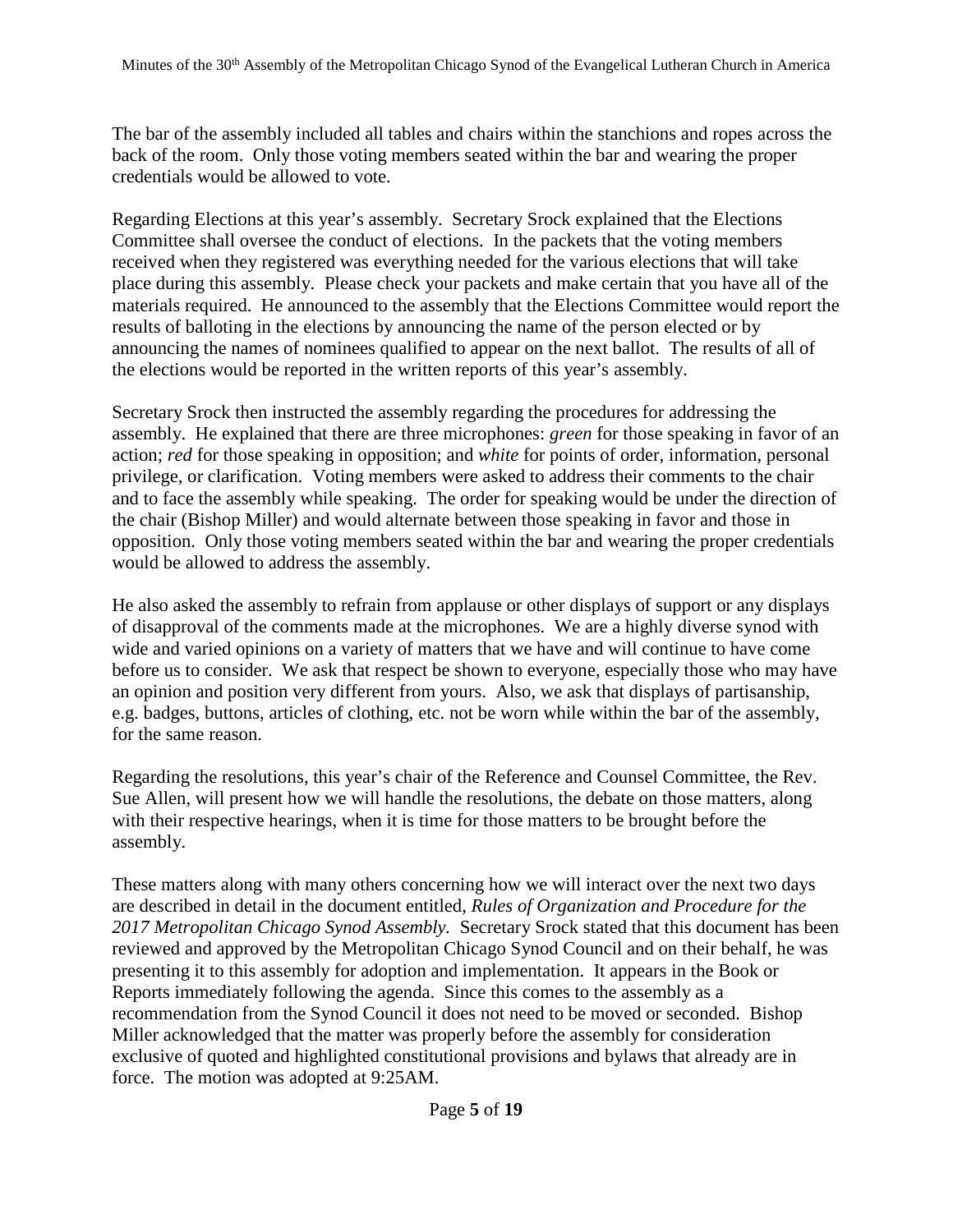#### **Report of the Committee on Reference and Counsel**

At 9:26AM Bishop Miller called upon the Rev. Sue Allen, chair of the Reference and Counsel Committee to offer the assembly instructions on the resolutions that are to come before the assembly. Rev. Allen informed the assembly that we had received no resolutions for consideration. Bishop Miller thanked her and the members of the committee for their willingness to serve.

#### **Nominating Committee**

At 9:28AM Bishop Miller called upon the Rev. Darryl Thompson Powell, Chair of the Nominating Committee to report on the work of the Nominating Committee. Rev. Thompson Powell presented the report of the committee. This was an opportunity for Bishop Miller then to offer a special word of thanks to the committee for continuing to lift up fine leaders for our synod who also reflect our commitment to racial and cultural diversity. Following the report, Bishop Miller declared that the Nominations Center would close at 12:00PM today.

#### **Introduction of Special Guests**

At 9:30AM Bishop Miller invited Vice President Dahlke to welcome our assembly guests that represented our wide range of partnerships in mission and ministry.

- Our Churchwide Representative, Ms. Kathryn Lohre, Assistant to the Presiding Bishop and executive for Ecumenical and Inter-Religious Relations
- The Rev. Kathie Bender Schwich, Advocate Healthcare Systems, Senior Vice President, Mission and Spiritual Care Advocate Health Care
- Mr. Mark Stutrud, President and Chief Executive Officer, Lutheran Social Services of Illinois
- The Very Rev. Thomas A. Baima, Archdiocese Vicar for Ecumenical and Interfaith Relations
- Sister Mary Ellen Coombe, Associate Director of the Office of Ecumenical and Interfaith Relations at the Archdiocese of Chicago
- Mr. Sarfraz Alam, Mr. Jon Nilson and Mr. Dan Olson, representatives of the Ecumenical-Catholic/Lutheran Covenant Renewal at the Archdiocese of Chicago

Bishop Miller thanked Vice President Dahlke and then invited the assembly to welcome our guests and the assembly did so with applause.

#### **Announcements and Adjournment**

At 9:31AM Bishop Miller declared that the assembly was in recess for a fifteen-minute break for refreshments.

#### **Keynote Speaker**

At 10:51AM Bishop Miller reconvened the assembly and then introduced our Keynote Speaker, Ms. Kathryn Lohre, Assistant to the Presiding Bishop and Executive for Ecumenical and Inter-Religious Relations in the Office of the Presiding Bishop of the ELCA.

Ms. Lohre previously served as assistant director of the Pluralism Project at Harvard University, Diana Eck's premier research project on religious diversity in the United States.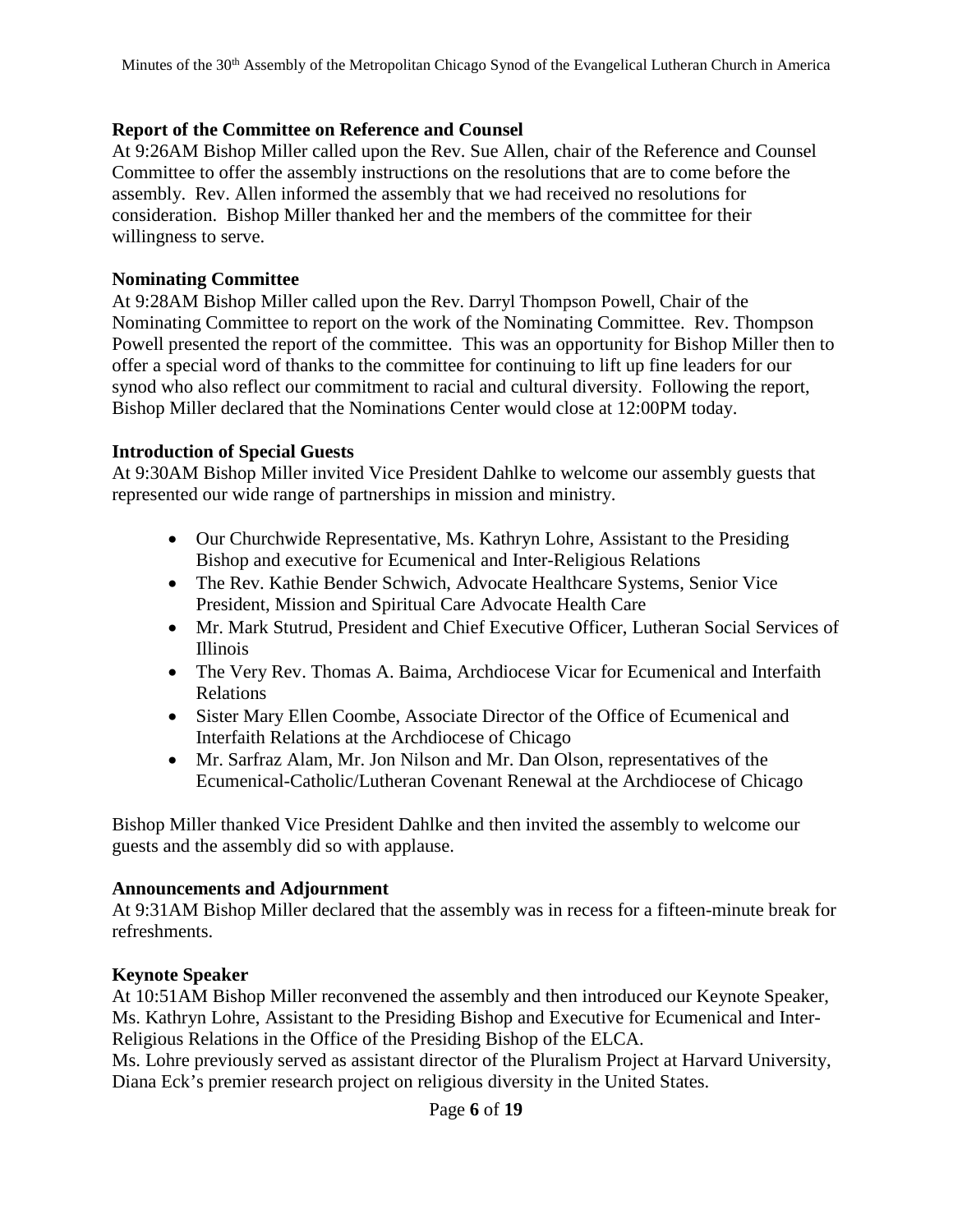She is the first Lutheran and the youngest woman to serve as President of the National Council of Churches of Christ in the USA. Ms. Lohre came to the stage for her presentation.

#### **The Ecclesiastical Ballot for Vice President and Secretary**

At 11:01AM Bishop Miller called upon Rev. Robert Klonowski, the chair of the Elections Committee to explain the Ecclesiastical Ballot for Vice President and Secretary.

When Pastor Klonowski finished explaining the Ecclesiastical Balloting process, Secretary Srock ask for a moment of personal privilege, which he was granted by Bishop Miller. He explained that because of a personal health situation it would not be fair to the synod, his congregation, his family, or himself to serve another term as the Synod's Secretary. He asked that the members of the assembly respectively not vote for him but rather consider someone else to serve as secretary. He thanked the synod for allowing him to serve as the Synod's Secretary for the past two terms.

Vice President Dahlke also requested a moment of personal privilege. In her address to the assembly she also asked that the assembly not consider her for reelection as Vice President. She stated that after serving our synod for sixteen years as our Vice President that she did not feel called to serve another term. Bishop Miller graciously thanked her for many years of dedicated service to our synod.

At 11:10AM Bishop Miller called upon Peter Warmanen to offer a prayer prior to the balloting being open. Bishop Miller declared the balloting open at 11:11AM and closed the balloting at 11:18AM.

#### **Greetings from Cardinal Cupich of the Archdiocese of Chicago**

At 11:20AM Bishop Miller welcomed the Very Reverend Thomas A. Baima, Archdiocese Vicar for Ecumenical and Interfaith Relations. Father Baima read a letter of greeting from Cardinal Cupich. (Cardinal Cupich was unable to attend the assembly because of the funeral of the Metropolitan of Chicago in the Greek Orthodox Church, Metropolitan Iakovos.) Father Baima then gave his presentation reporting on the ongoing relationship and the ecumenical work of our two church bodies.

#### **Report of the Lutheran Catholic Dialogue Committee**

At 11:45AM Sister Mary Ellen Coombe and the Rev. Brian Wise presented the report of the Lutheran Catholic Dialogue Committee.

#### **Announcements and Adjournment**

Bishop Miller then invited Rev. Darryl Thompson Powell to the stage to make announcements. Pastor Thompson Powell mentioned that evaluations of the assembly would be e-mailed to participants. He then gave instruction regarding the box lunches and the transition to the Conference Meetings and led the assembly in a meal prayer. Bishop Miller then adjourned the assembly at 11:57AM and asked that the assembly reconvene at 1:20PM.

#### **Lunch and Conference Meetings**

During lunch, the eight synod conferences met in separate areas to conduct business.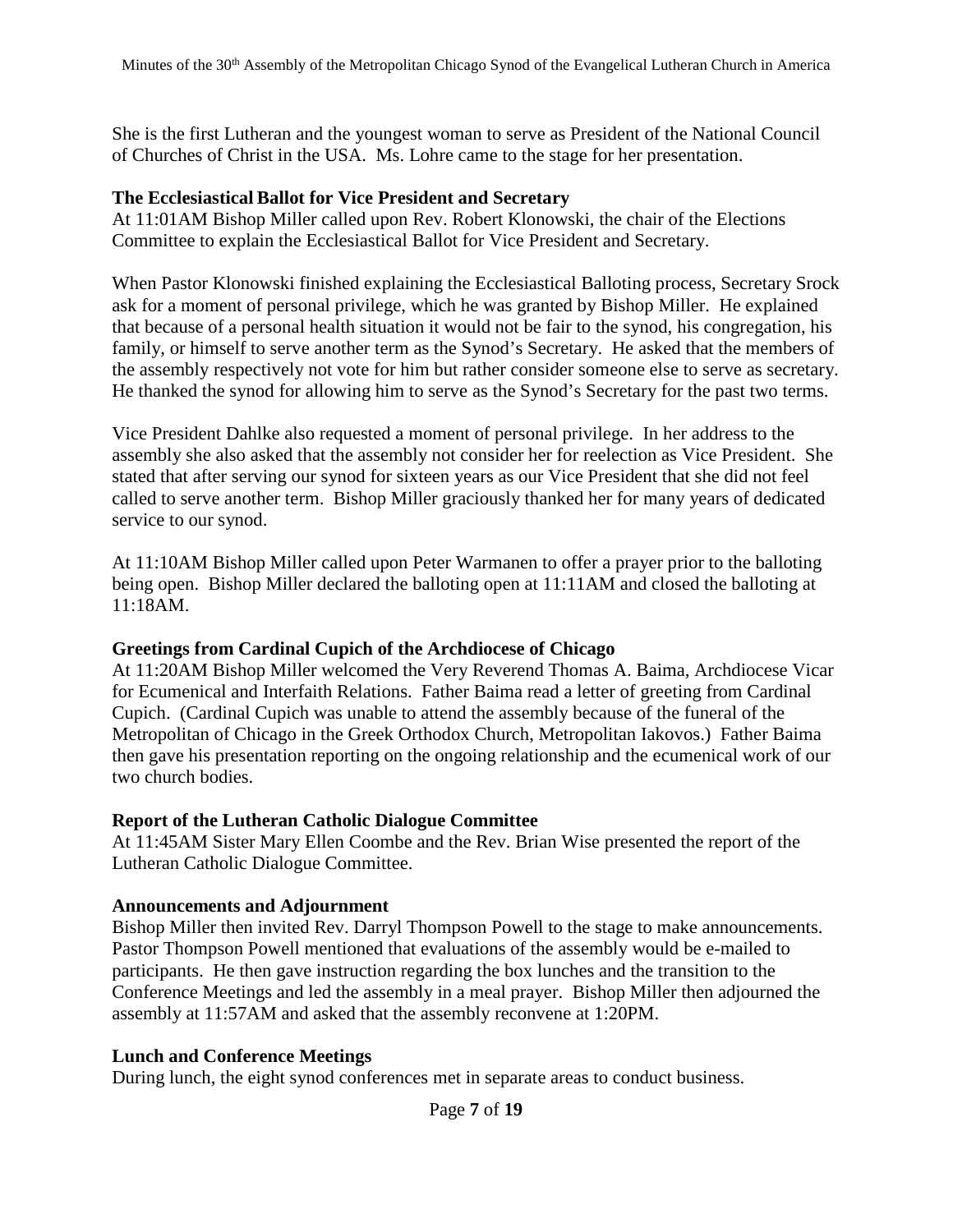# **Plenary Session Two**

#### **Portico Benefit Services Presentation**

Plenary Session Two of the assembly was reconvened at 1:20PM. This session opened with a presentation from Ms. Jennifer Prinz, our Region 5 Representative of Portico Benefit Services.

#### **ELCA Foundation Presentation**

At 1:30PM, Bishop Miller to invited Mr. Tim Urness, Regional Gift Planner from the ELCA Foundation, to the stage for his presentation.

### **Mission Moment**

At 1:34PM Bishop Miller invited Ms. Elyse Danckers to come to the center microphone for this assembly's next Mission Moment. She shared some information on the Waukegan to College Program.

#### **LSSI Presentation and Report**

At 1:37PM Bishop Miller introduced Mr. Mark Stutrud, president and chief executive officer of Lutheran Social Services of Illinois for LSSI's report to the synod.

### **Presentation of the ELCA Credit Union**

At 1:45PM Bishop Miller asked that the assembly be shown a video featuring information on the ELCA Credit Union.

#### **Report of the Synodical Treasurer and the Introduction of 2018 Budget**

At 1:49PM Bishop Miller invited Ms. Yvette NewberryWhite to the stage. Treasurer NewberryWhite offered her Treasurer's Report and then introduced next year's budget. As a part of her report, she stated that the 2018 Budget had been reviewed by the Synod Council and comes to the assembly as a recommendation from them. It therefore does not need to be moved or seconded. Treasurer NewberryWhite announced that there would be a hearing to discuss the budget that afternoon 2:15PM in the North Pavilion One room. Bishop Miller stated that if there were no objections, consideration of the budget would be tabled until Saturday morning after the hearing. There were no objections and the motion was tabled.

#### **Mission Moment**

At 1:57PM Bishop Miller invited Ms. Mary Ann Smith to come to the center microphone for a Mission Moment. She shared some information on a Syrian refugee family.

### **Report of the Nominating Committee**

At 2:01PM the Rev. Darryl Thompson Powell asked for a 15 minute delay because of a copier malfunction that has caused a delay in having the necessary documents prepared for distribution.

### **Report of the Synodical Constitution Review Committee**

At 2:04PM Bishop Miller called upon Secretary Srock to move the adoption of the changes to the Synod Constitution and to explain the process that we would be using to consider these changes. On behalf of the Synod Council, Secretary Srock presented the four En-Bloc motions to the assembly and stated that they could be found in the Bulletin of Reports.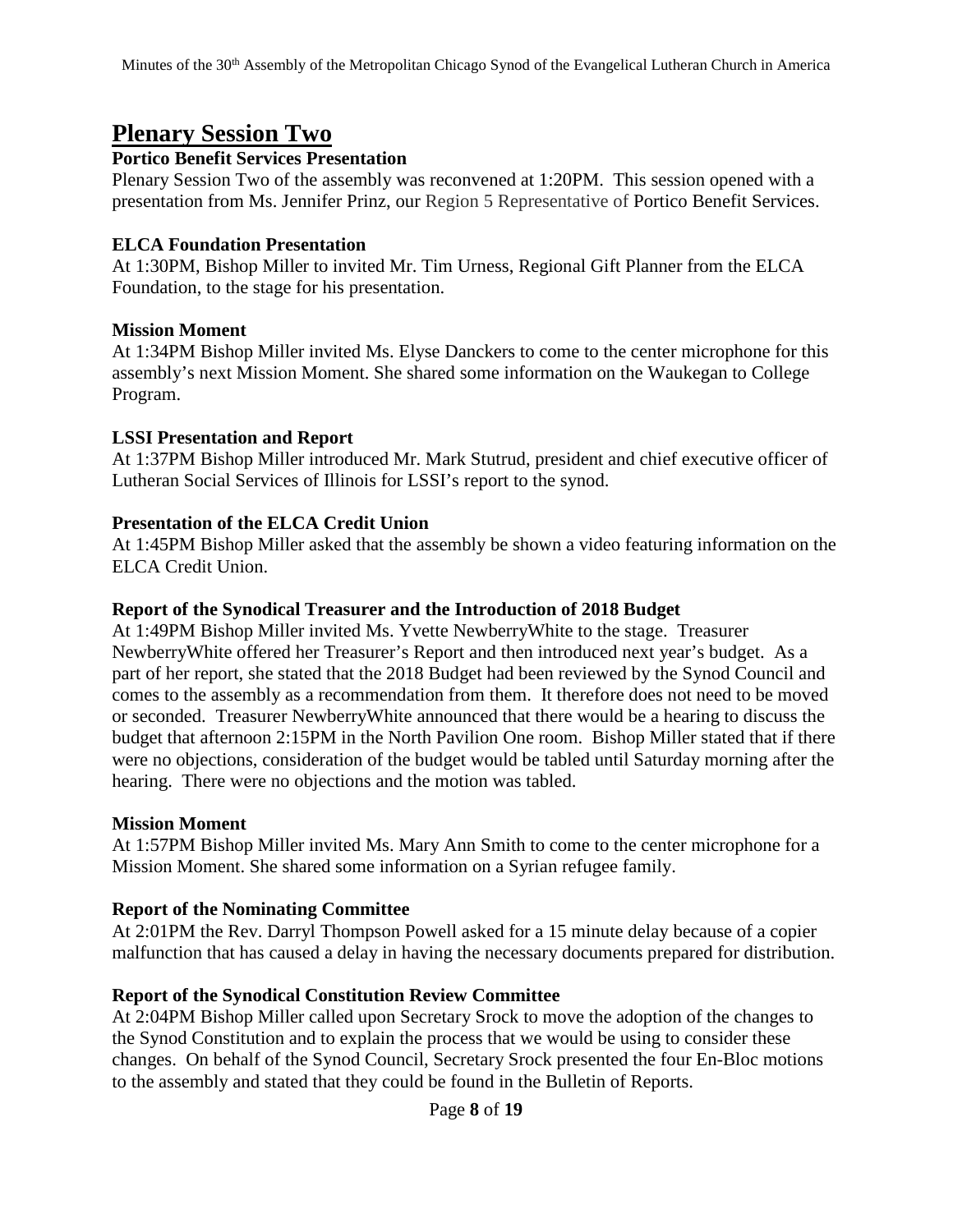Since these motions were coming from the Synod Council they were properly before the assembly. Unless there were objections, consideration of the changes would be tabled until Plenary Session 3 after today's hearing to be held at 2:15PM in the Sam Tinley room.

#### **Mission Moment**

At 2:09PM Bishop Miller invited Ms. Bev Moody to come to the center microphone for another Mission Moment. She shared some information on the Women's Network of Lutheran Social Services of Illinois (LSSI).

#### **Report of the Nominating Committee**

At 2:13PM since the documentation was still not ready, Bishop Miller asked the assembly to sing a hymn. When finished, the report was still not ready, so we moved on to the Report of the Ecclesiastical Ballot for Vice President and Secretary.

#### **Ecclesiastical Ballot for Vice President and Secretary**

At 2:21PM Pastor Klonowski was invited to the stage to give the report of the ecclesiastical ballots for Vice President and Secretary. Pastor Klonowski presented the results of the first ballots and explained that only the names of those individuals who had received a vote on the First Ballot were eligible to have their names appear on the Second Ballot. If anyone who had received a vote(s) on the First Ballot and wanted to have their name removed from consideration, they need to complete and sign a "Withdraw from Consideration Request" form. He asked that individuals who had received votes for Vice President and wished to withdraw to raise their hands and he asked the Sergeant at Arms to distribute Withdrawal Forms to those individuals and that they bring them forward to the Secretary's Table in the front of the assembly. He then followed the same procedure for those wishing to withdraw their names from consideration for Synod Secretary.

### **Announcements and Adjournment**

At 2:39PM Bishop Miller adjourned the assembly so that it could transition to Hearings and Workshops. He announced that the assembly would reconvene at 4:30PM.

# **Plenary Session Three**

### **The Second Ballot for Vice President and Secretary**

At 4:34PM Bishop Miller reconvened the assembly. At 4:35PM Bishop Miller recognized Vice President Dahlke, who moved to adjust the assembly's schedule. She moved that the following three items scheduled for Plenary Session 3 be moved to Plenary Session 4 on Saturday morning: The Second General Ballot, the speeches by the remaining nominees for Vice President and Secretary, and the Third Ballot for Vice President and Secretary. The motion was seconded and adopted.

### **Mission Moment**

At 4:37PM Bishop Miller invited Ms. Barbara Olson to the center microphone for the next Mission Moment. The topic of this Mission Moment is LSSI's Augustana Foster Care Program.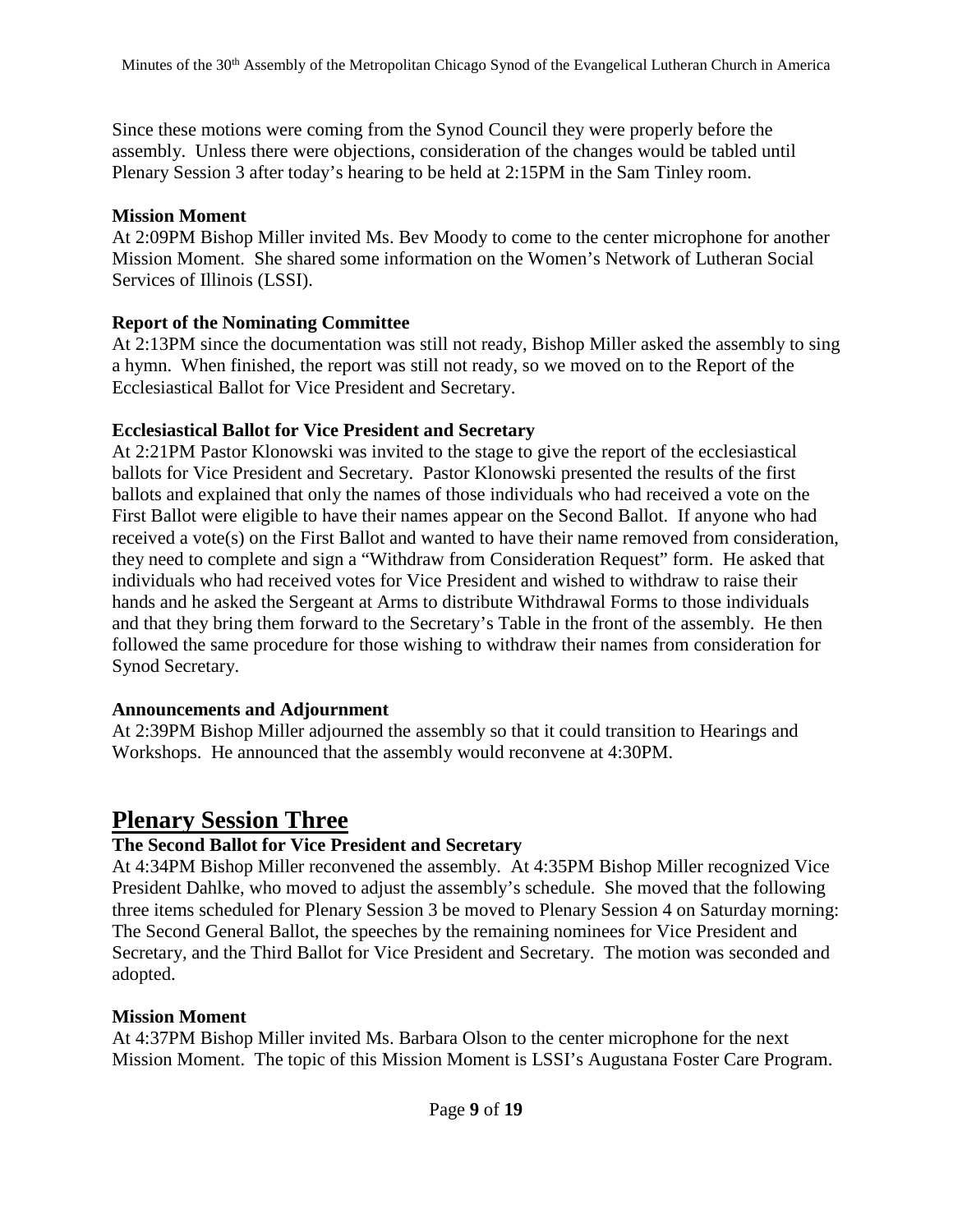#### **Consideration of the 2018 Synodical Budget**

At 4:38PM Bishop Miller declared that the 2018 Budget of the Metropolitan Chicago Synod that was tabled earlier to allow for the "Forum on the Budget," was now before the assembly. Treasurer Yvette NewberryWhite came to the stage. Bishop Miller asked for questions or comments. Hearing none, Bishop Miller called for a vote on the 2018 Budget and the budget was adopted at 4:40PM. He then thanked Treasurer NewberryWhite for her work and her dedication to our synod.

### **Consideration of the Proposed Changes to the Synodical Constitution**

Bishop Miller then invited Secretary Srock to the stage to answer any questions from the floor which were not addressed in today's hearing regarding changes to the Synod's Constitution. Since there were no questions from the floor, the assembly moved directly to acting on the proposed four En-Bloc Motions sent to the assembly from the Synod Council.

At 4:41PM Secretary Srock on behalf of the Synod Council brought back to the assembly the previously moved motion.

### **Motion 1**

RESOLVED **That the Metropolitan Chicago Synod Council recommends to the 30th Metropolitan Chicago Synod Assembly that the following By-Laws to the Synodical Constitution be DELETED: S9.03.02., S10.01.01., S11.01.14., and S11.01.17.** A vote was taken and the motion was adopted.

At 4:42PM Secretary Srock on behalf of the Synod Council brought back to the assembly the previously moved motion.

### **Motion 2**

RESOLVED **That the Metropolitan Chicago Synod Council recommends to the 30th Metropolitan Chicago Synod Assembly that the following Continuing Resolutions to the Synodical Constitution be DELETED: S8.12.B87., S11.01.A99., S11.01.B99., S11.01.C99., S11.01.D99.**

A vote was taken and the motion was adopted.

At 4:43PM Secretary Srock on behalf of the Synod Council brought back to the assembly the previously moved motion.

### **Motion 3**

RESOLVED **That the Metropolitan Chicago Synod Council recommends to the 30th Metropolitan Chicago Synod Assembly that the following By-Laws to the Synodical Constitution be AMENDED as presented: S8.11.01., S8.14.01., S8.55., S9.01.03., S10.01.01. S10.01.02., S10.01.03., S11.01.09. S11.01.10., 12.01.02., 12.01.03., S12.01.05., 12.01.04.** A vote was taken and the motion was adopted.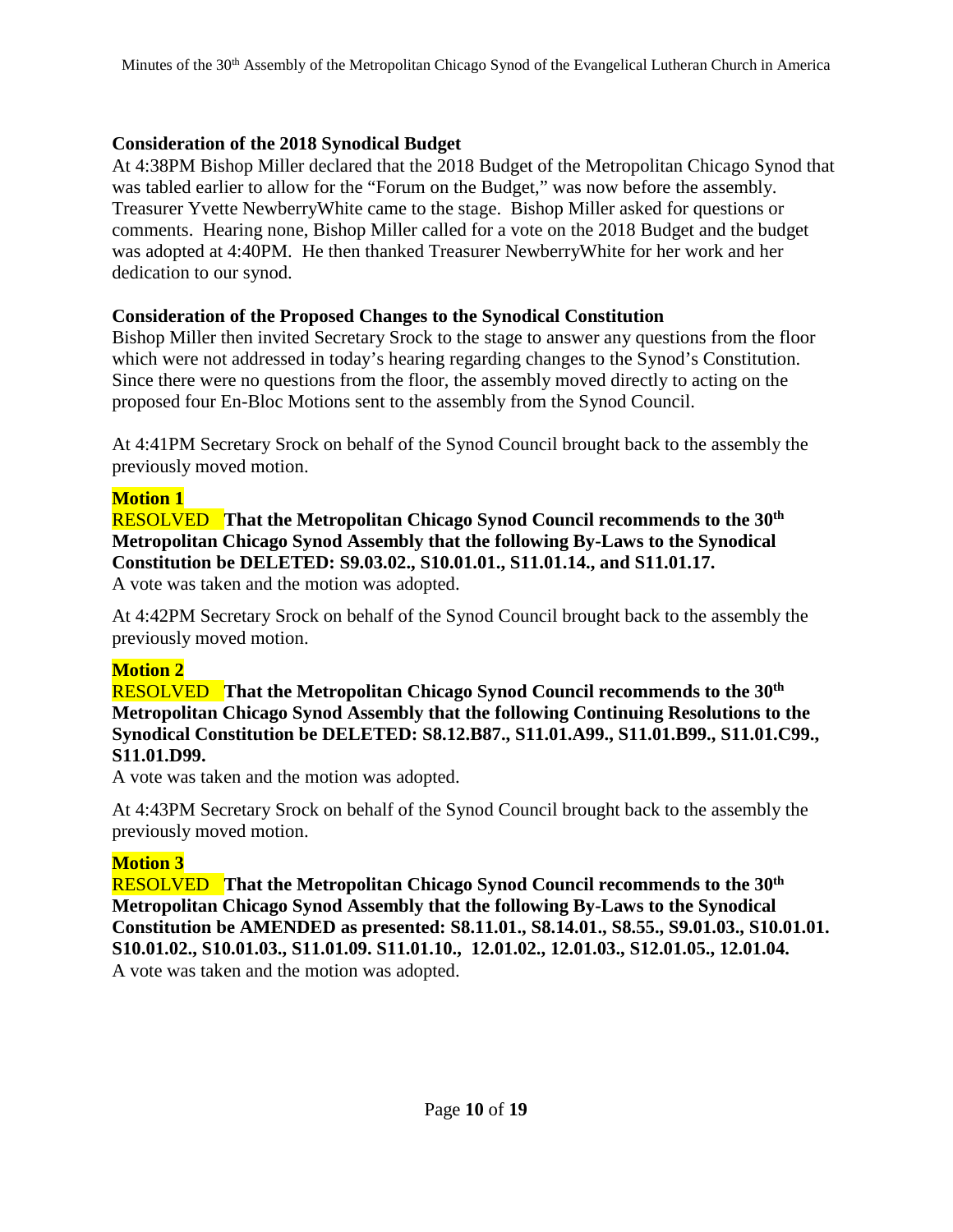At 4:43PM Secretary Srock on behalf of the Synod Council brought back to the assembly the previously moved motion.

#### **Motion 4**

#### RESOLVED **That the Metropolitan Chicago Synod Council recommends to the 30th Metropolitan Chicago Synod Assembly that the following Continuing Resolutions to the Synodical Constitution be AMENDED as presented: S7.21.A88., S7.21.B04., S9.01.A88., S11.01.E95.**

A vote was taken and the motion was adopted.

Bishop Miller then thanked Secretary Srock and the members of the Constitution Committee for all their work on updating the Synodical Constitution. Once these changes have been reviewed and approved by the Churchwide Office of Secretary, they then can be incorporated into our governing document and we can begin using our revised constitution.

#### **First General Ballot**

At 4:44PM Bishop Miller asked the Rev. Robert Klonowski, Chair of the Elections Committee, to present the instructions for the First General Ballot. Following those instructions, he invited Pastor Chris Wogaman to offer a prayer before the assembly voted. Bishop Miller declared the voting open at 4:50PM and closed at 5:01PM.

### **The Second Ballot for Vice President and Secretary**

At 5:01PM Bishop Miller invited Pastor Klonowski to return to the stage to give instructions for the Second Ballot for Vice President and Secretary. Pastor Klonowski reported that the two candidates receiving the greatest number of votes would have an opportunity to address the assembly on Saturday morning before the Third Ballot. Bishop Miller asked that Pastor Tim Lindstrom come to the white microphone and offer a prayer before voting. Bishop Miller declared the voting open at 5:14PM and closed at 5:19PM.

### **Mission Moment**

At 5:20PM Bishop Miller invited Ms. Bridgette Otterbacker and Ms. Patricia Sparesus to the center microphone for the last Mission Moment of today. The topic of this Mission Moment is the Honduras New Baby Project.

### **Announcements and Adjournment**

At 5:24PM Bishop Miller asked the Rev. Darryl Thompson Powell to come to the stage for announcements. Rev. Thompson Powell announced that the Celebration of the Holy Eucharist would be held in Exhibit Hall West at 5:30PM and that the assembly would reconvene on Saturday morning at 8:30AM. Bishop Miller then declared the assembly in recess and invited everyone to gather for worship.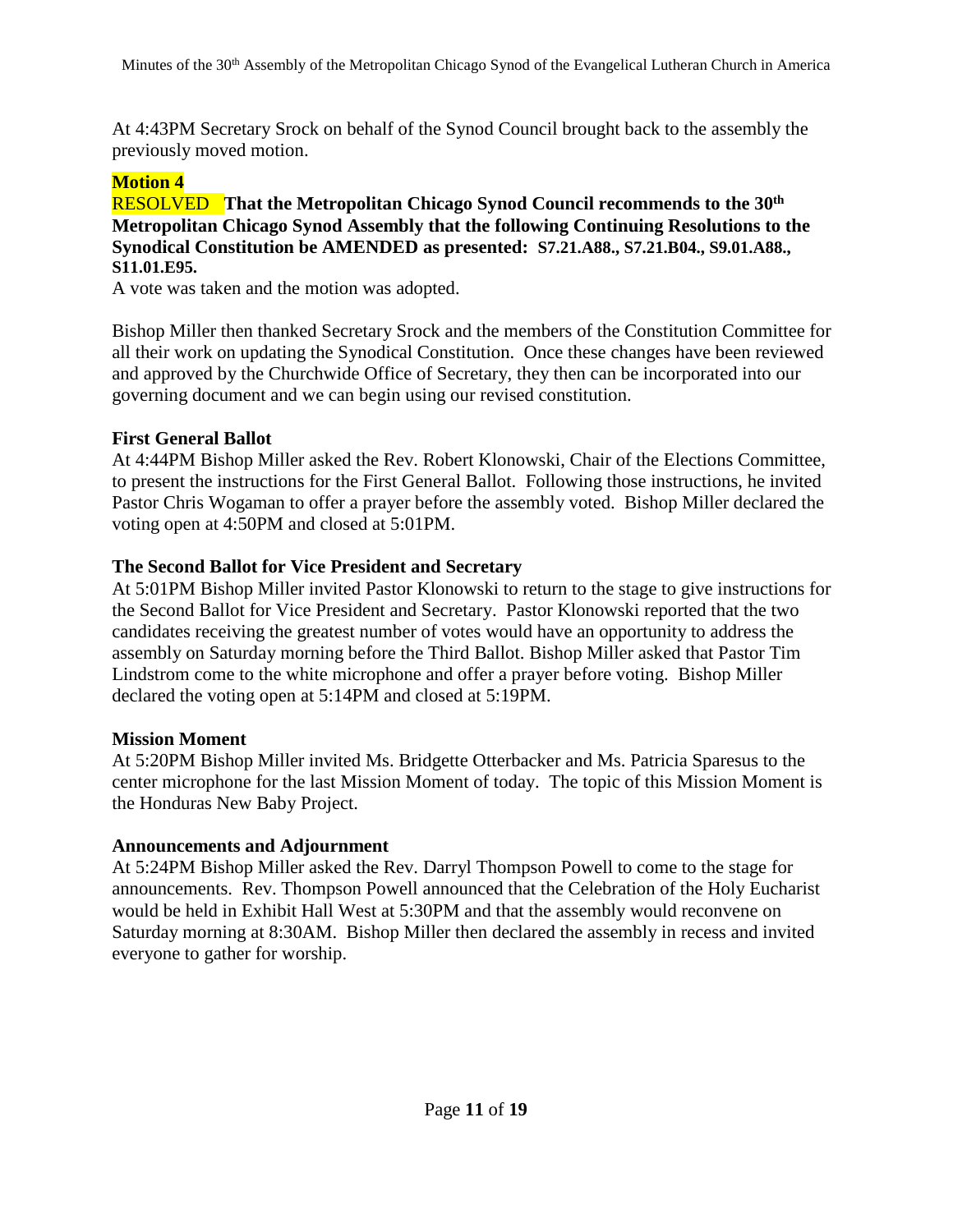# **Plenary Session Four**

### **Opening Worship**

The assembly reconvened at 8:34AM for worship with morning devotions led by the synodical Worship Team. When worship ended, Bishop Miller called the Fourth Plenary Session of the assembly to order at 9:03AM.

### **Report of the Credentials and Courtesies Committee**

Bishop Miller then called upon the Rev. Lester White of the Credentials and Courtesies Committee, to give their final report. Pastor White reported that the total number of voting members registered as of 8:30AM Saturday was 410 with the number of voting members necessary for a quorum being 205. Bishop Miller declared a quorum present and thanked Pastor White and the committee for their work.

### **Report of the First General Ballot**

At 9:04AM Bishop Miller asked the Rev. Robert Klonowski, Chair of the Elections Committee, to present the results of the First General Ballot. Rev. Klonowski asked for permission to read just the name of those who had received a sufficient number of votes to be elected and to have the results of the elections projected on the screens. Bishop Miller declared those receiving sufficient votes elected at 9:06AM.

### **Synod Council**

| 1 | 295<br>a.<br>b. | 2         | 293 147<br><b>Rev. Michael Russell *</b>          |     | Cast Invalid Valid Majority | 293        |
|---|-----------------|-----------|---------------------------------------------------|-----|-----------------------------|------------|
| 2 | 293             | 2         | 291                                               | 147 | Cast Invalid Valid Majority |            |
|   | a.<br>b.        |           | <b>Daniel Feiertag - NrW</b><br>Clyde Walter - NE |     | 122                         | 169        |
| 3 | 300             | Cast<br>2 | 298                                               | 150 | Invalid Valid Majority      |            |
|   | a.<br>b.        |           | Rev. Betty Landis - NE                            |     | Rev. Christiana Klein * - C | 128<br>170 |
| 4 | 284             | Cast<br>5 | 279                                               | 141 | Invalid Valid Majority      |            |
|   | a.<br>b.        |           | Myrtis Brown * - S                                |     | 279                         |            |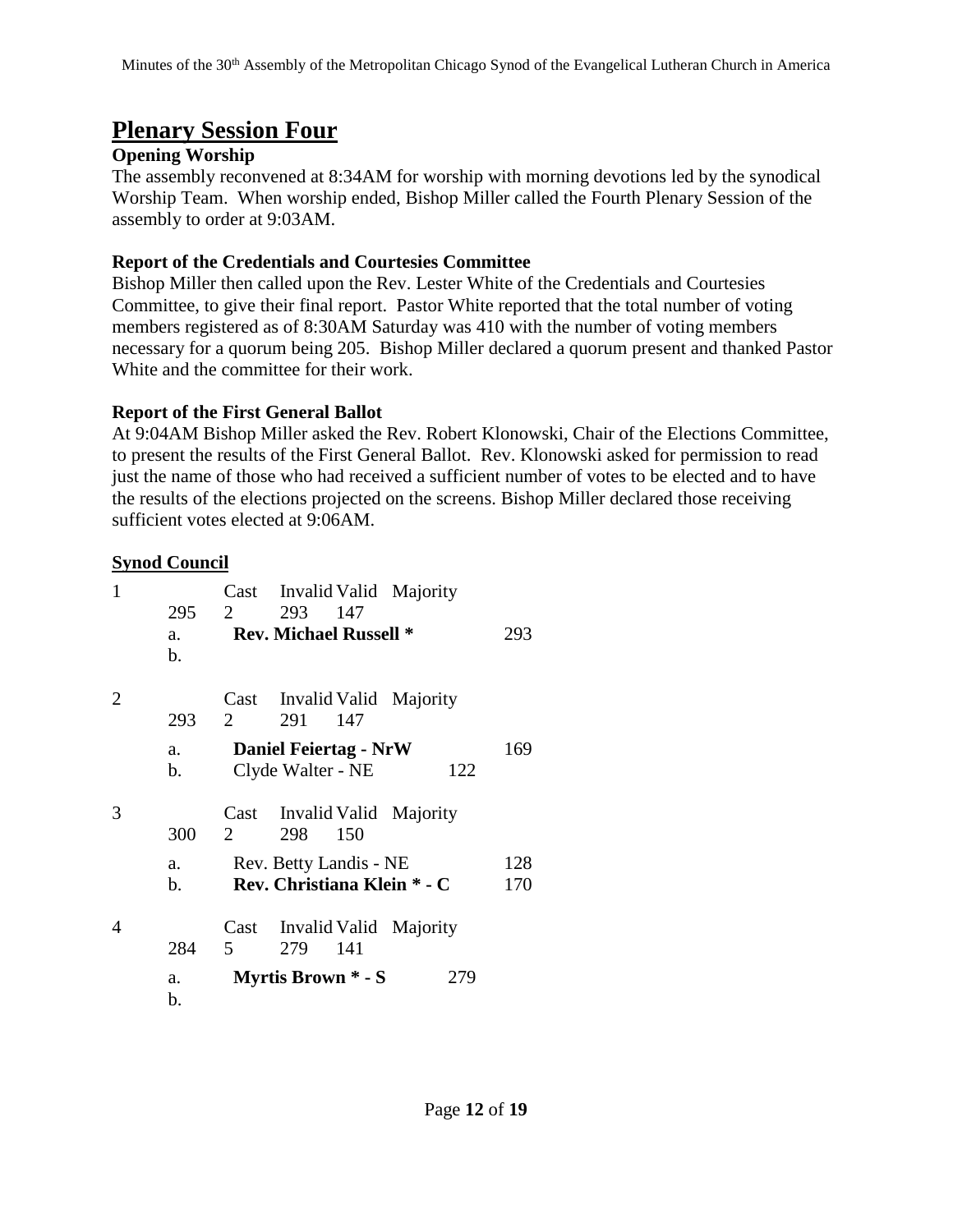| 5  | 299         | $3 \quad \text{ }$          | 296 148                                                  | Cast Invalid Valid Majority                                     |            |
|----|-------------|-----------------------------|----------------------------------------------------------|-----------------------------------------------------------------|------------|
|    | a.<br>b.    |                             | <b>Ivan Perez - C</b>                                    | Mauricio Loewenstein * - W<br>154                               | 142        |
| 6  | 289         | $\mathbf{2}$                | 287 144                                                  | Cast Invalid Valid Majority                                     |            |
|    | a.<br>b.    |                             | <b>Michelle Knapp - NE</b><br>Tracy McClure – NW         |                                                                 | 160<br>127 |
| 7  | 287         | 5 <sup>5</sup>              | 228 142                                                  | Cast Invalid Valid Majority                                     |            |
|    | a.<br>b.    |                             | <b>Phyllis Doyle - C</b>                                 | 282                                                             |            |
| 8  | 290         | 2                           | 288 145                                                  | Cast Invalid Valid Majority                                     |            |
|    | a.<br>b.    |                             |                                                          | <b>Rev. Rebekah Costello - NW</b><br>Rev. Kathie Bender Schwich | 146<br>142 |
|    |             | <b>Youth Member:</b>        |                                                          |                                                                 |            |
| 9  | 280         |                             | 3 277 140                                                | Cast Invalid Valid Majority                                     |            |
|    | a.<br>b.    |                             | <b>Ben Grafe – N</b>                                     | 277                                                             |            |
|    |             | <b>Young Adult:</b>         |                                                          |                                                                 |            |
| 10 | 293         | $\overline{2}$              | 291 147                                                  | Cast Invalid Valid Majority                                     |            |
|    | a.          |                             | <b>Alyssa Dahlke – N</b><br>b. Rodger Jones, Jr. $*$ - C | 154<br>137                                                      |            |
|    |             | <b>Discipline Committee</b> |                                                          |                                                                 |            |
|    | Laypersons: |                             |                                                          |                                                                 |            |
| 11 |             |                             | Cast Invalid Valid Majority                              |                                                                 |            |

- 273 3 270 135 a. **Erv Uhlman** 270
	- b.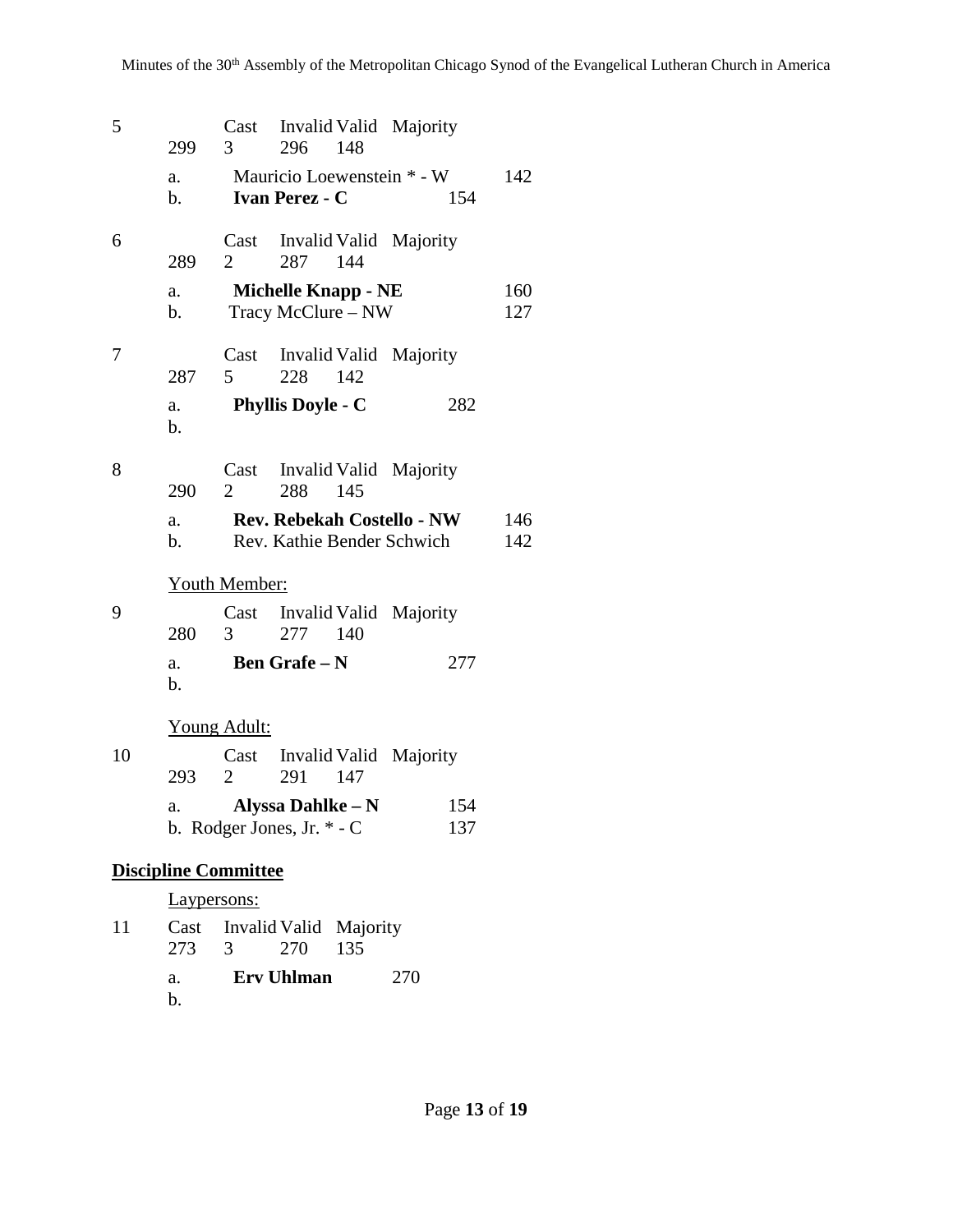| 12 | 245                  | $\overline{3}$                                   | 242 | Cast Invalid Valid Majority<br>121          |     |     |
|----|----------------------|--------------------------------------------------|-----|---------------------------------------------|-----|-----|
|    | a.<br>$\mathbf{b}$ . |                                                  |     | <b>Myrtis Brown * - S</b><br>$\overline{0}$ | 242 |     |
| 13 | Cast                 |                                                  |     | Invalid Valid Majority                      |     |     |
|    | a.<br>b.             |                                                  |     |                                             |     |     |
| 14 |                      |                                                  |     | Cast Invalid Valid Majority                 |     |     |
|    | a.<br>b.             |                                                  |     |                                             |     |     |
|    |                      | <b>Ordained Ministers:</b>                       |     |                                             |     |     |
| 15 |                      | 276 2                                            | 274 | Cast Invalid Valid Majority<br>138          |     |     |
|    |                      | a. Rev. Linda Covey<br>b. Rev. Anne Christiansen |     | 125                                         | 149 |     |
| 16 | Cast<br>285          | $\mathfrak{Z}$                                   | 282 | Invalid Valid Majority<br>142               |     |     |
|    | a.<br>b.             |                                                  |     | <b>Rev. Robert S. Castello</b><br>0         |     | 282 |

**Bold Type – person received majority of vote**

\* Person of Color or language other than English

#### **The Report of the Second Ballot and the Third Ballot for Vice President and Secretary**

At 9:07AM Bishop Miller invited Pastor Klonowski to return to the stage to present the results of the Second Ballot for Vice President and Secretary.

Pastor Klonowski reported the results of the Second Ballot for Vice President and Secretary and stated that the two candidates for each office receiving the highest number of votes would now have an opportunity to address the assembly and invited them to come to the stage. Bishop Miller invited the two nominees for the Office of Synod Secretary; the Rev. Sue Allen and the Rev. Erin Clausen, to address the assembly. Pastor Sue Allen spoke first at 9:10AM followed by Pastor Erin Clausen at 9:13AM. Bishop Miller then invited the two nominees for the Office of Synod Vice President; Mr. Terry Henderson and Mr. Daniel Feiertag to come to the stage. Mr. Daniel Feiertag addressed the assembly first at 9:17AM and was followed by Mr. Terry Henderson at 9:20AM.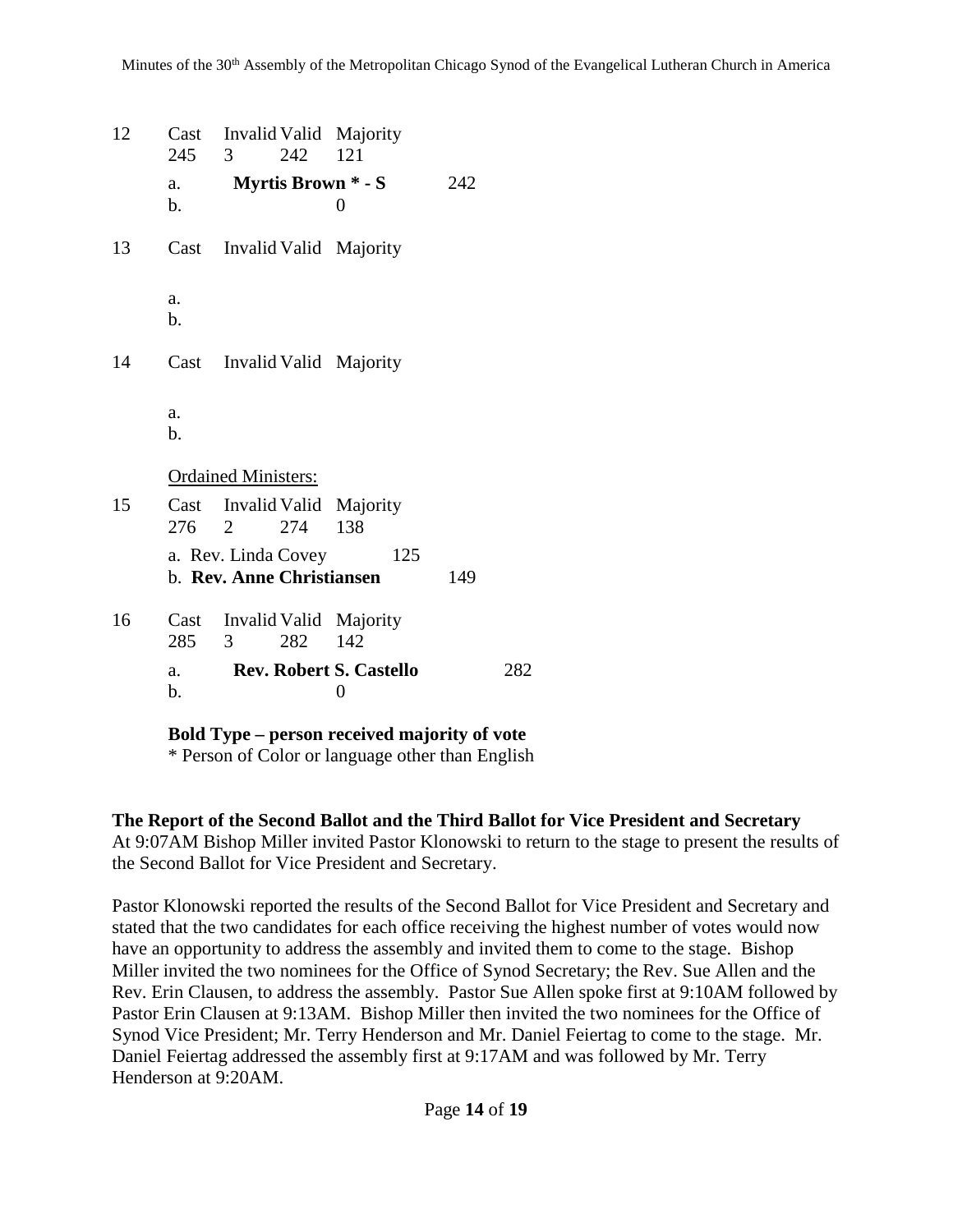Pastor Klonowski then gave instructions to the assembly regarding the Third Ballot for Vice President and Secretary. At 9:24AM Bishop Miller asked that Pastor Christopher Buresh come to the white microphone and offer a prayer before voting. Bishop Miller declared the voting open at 9:25AM for Vice President and at 9:28AM for Secretary and declared the voting closed at 9:29AM.

#### **Mission Moment**

At 9:30AM Bishop Miller asked Meredith Graves to introduce Ms. Susan Centner to the assembly who spoke on the topic of the Wellness Walk to Wittenberg.

### **Presentation of the ELCA World Hunger Appeal**

At 9:33AM Bishop Miller invited the Rev. Robin Brown, Associate Director, ELCA World Hunger and Disaster, in the Mission Advancement Unit of the ELCA, for an update on our synod's One Million Dollar World Hunger Campaign.

### **Report of the Bishop**

At 9:39AM Bishop Miller relinquished the chair of the assembly to Vice President Nan Dahlke in order to give his report. At 10:30AM Vice President Nan Dahlke returned the chair to Bishop Miller. *(A copy of Bishop Miller's Power Point Report is available online at the Metropolitan Chicago Synod website:* [www.mcselca.org/assembly\)](http://www.mcselca.org/assembly)

### **A Refreshment Break**

At 10:31AM Bishop Miller invited the assembly to take a fifteen-minute break for refreshment.

### **Reconvening of the Assembly**

At 10:53AM Bishop Miller called the assembly back to order and spoke briefly about the duties and responsibilities of the Synod Secretary and thanked Secretary Srock for his years of service to the synod.

### **Report of the Synodical Secretary**

At 10:56AM Bishop Miller called upon the Synod Secretary, Rev. Steven Srock, for his report to the assembly. Secretary Srock thanked the synod for the opportunity and privilege of serving the synod for the past eight years. He reminded the assembly about the importance of record keeping and maintaining the congregation's (and the synod's) governing documents. The assembly thanked Secretary Srock for his service with acclamation.

### **Report of the Vice President**

At 11:06AM Bishop Miller spoke about the years of sixteen years of service that Vice President Dahlke had provided to the synod as its Vice President and to her years of service prior to that as a member of the Synod Council. He then invited her to the stage to give her final Vice President's Report. Vice President Dahlke thanked her family for their support during all her years of service and the synod for the opportunity of serving our synod and the greater church as our synodical Vice President. The assembly thanked Vice President Dahlke for her service with acclamation.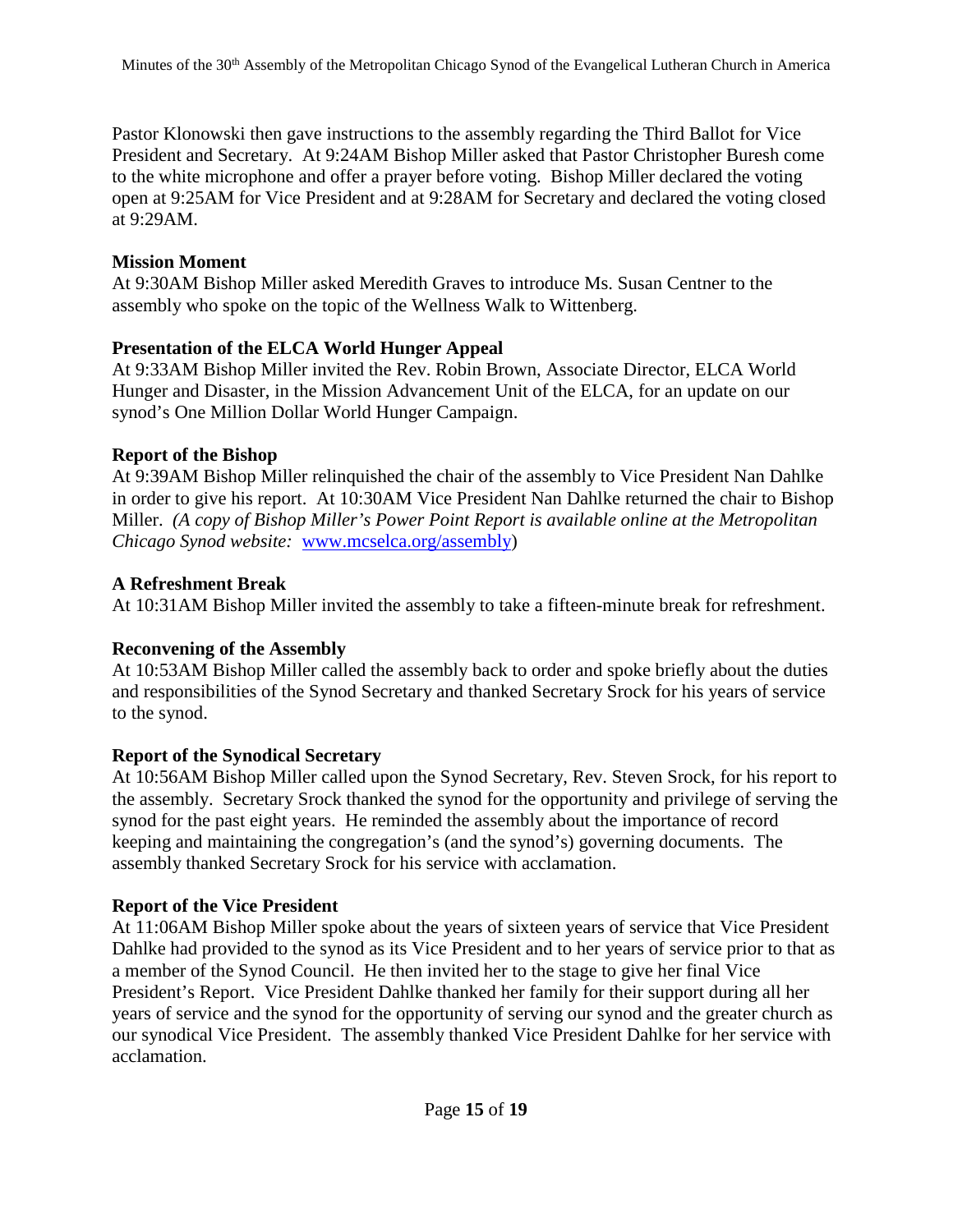### **The Report of the Third Ballot for Vice President and Secretary**

At 11:21AM Bishop Miller invited Pastor Klonowski to return to the stage to present the results of the Third Ballot for Vice President and Secretary. Pastor Klonowski reported the results and announced that Mr. Terry Henderson had received sufficient votes to be elected as the new Vice President of the Metropolitan Chicago Synod and that the Rev. Erin Clausen had received sufficient votes to be elected as the new Secretary of the Metropolitan Chicago Synod.

#### **Report of the Third Ballot for Vice President**

| Number of legal votes cast:280         |
|----------------------------------------|
| Number of votes needed for             |
| election on this ballot (Majority) 141 |
|                                        |
|                                        |

#### **Report of the Third Ballot for Secretary**

| Number of votes needed for             |  |
|----------------------------------------|--|
| election on this ballot (Majority):129 |  |
| Rev. Erin Clausen: 196                 |  |
|                                        |  |
|                                        |  |

At 11:23AM Bishop Miller declared Mr. Terry Henderson elected as Vice President and the Rev. Erin Clausen elected as Secretary. The assembly responded with acclamation and Bishop Miller invited them both to the stage to greet the assembly. At 11:25AM Mr. Terry Henderson spoke to assembly and at 11:24AM the Rev. Erin Clausen did, also. At 11:26AM Bishop Miller led the assembly in the Order for Installation of our two new synodical officers.

#### **Mission Moment**

At 11:28AM Bishop Miller invited Pastor Kristian Johnson to the center microphone for our final Mission Moment of this assembly. The topic of this Mission Moment is solar panels in El Salvador.

### **Report of the ELCA Representative**

At 11:31AM Bishop Miller welcomed back our Churchwide Representative, Ms. Kathryn Lohre, Assistant to the Presiding Bishop and Executive for Ecumenical and Inter-Religious Relations in the Office of the Presiding Bishop of the ELCA, who will bring us the Report of the ELCA. Ms. Lohre gave her report.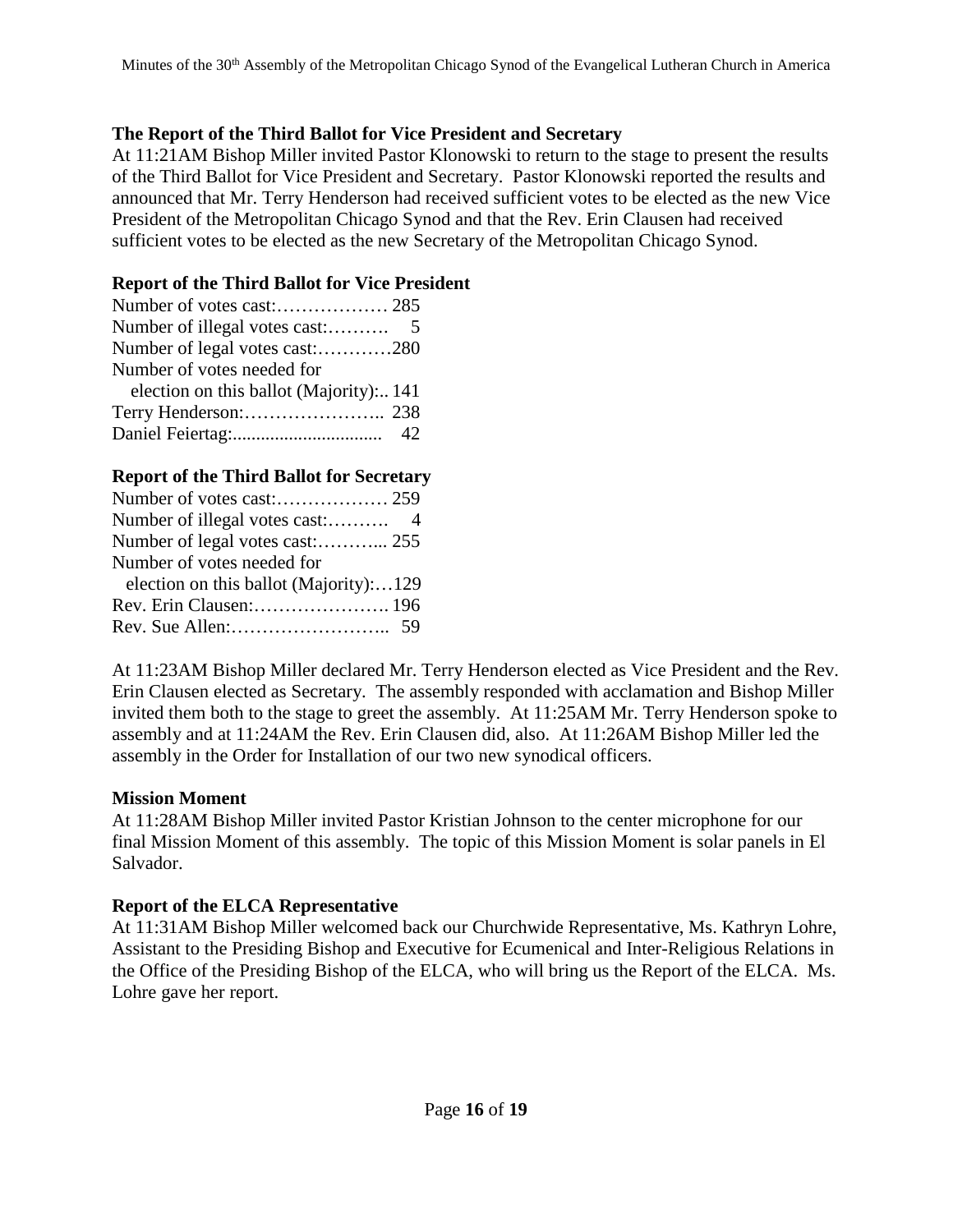#### **Recognition of Anniversaries and Welcome Rostered Leaders New to our Synod**

At 11:59AM Bishop Miller invited Vice President Dahlke back to the stage to recognize the congregations and rostered leaders who are celebrating anniversaries this year and to introduce and welcome rostered leaders who are new to our synod.

#### **Recognition of Rostered Leaders New to our Synod**

Vice President Dahlke then recognized the rostered leaders who are new to our synod during the past year. She introduced those leaders and asked that they stand and be recognized.

| <b>Christopher Buresh</b>        | <b>Associate Pastor</b><br>Lutheran Church of the Good Shepherd, Palos Heights  |
|----------------------------------|---------------------------------------------------------------------------------|
| <b>Stephen Dickens</b>           | Chaplain<br>Hope Palliative and Hospice Care, Palatine                          |
| Kurt Hendel                      | <b>Retired Pastor</b>                                                           |
| Daniel Joyner-Miller             | Associate Pastor of Youth and Family<br>St. Timothy Lutheran Church, Naperville |
| James Kegel                      | <b>Retired Pastor</b>                                                           |
| <b>Timothy Linstrom</b>          | Pastor<br>Lutheran Church of the Holy Spirit, Lincolnshire                      |
| <b>Jared Olson</b>               | Pastor<br>St. Paul Lutheran Church, Wheaton                                     |
| <b>Andrew Rindfleisch</b>        | Pastor<br>Bethel West Lutheran Church, Chicago                                  |
| Pamela Shearman                  | Program Director<br>Interfaith Committee for Detained Immigrants, Chicago       |
| Matthew Smith-Laubenstein Pastor | Grace Lutheran Church, Libertyville                                             |
| Harold Therwanger                | Pastor<br>First Immanuel Lutheran Church, Chicago                               |
| Peter Warmanen                   | Pastor<br>Our Saviour's Lutheran Church, Arlington Heights                      |
| David Wegner                     | Pastor<br>Grace Lutheran Church, River Forest                                   |
| Lauren Wegner                    | Pastor<br>Grace Lutheran Church, River Forest                                   |
| Christopher Wogaman              | Pastor<br>Trinity Lutheran Church, Park Forest                                  |

When all the names had been read, Bishop Miller invited the assembly to acknowledge these individuals with applause.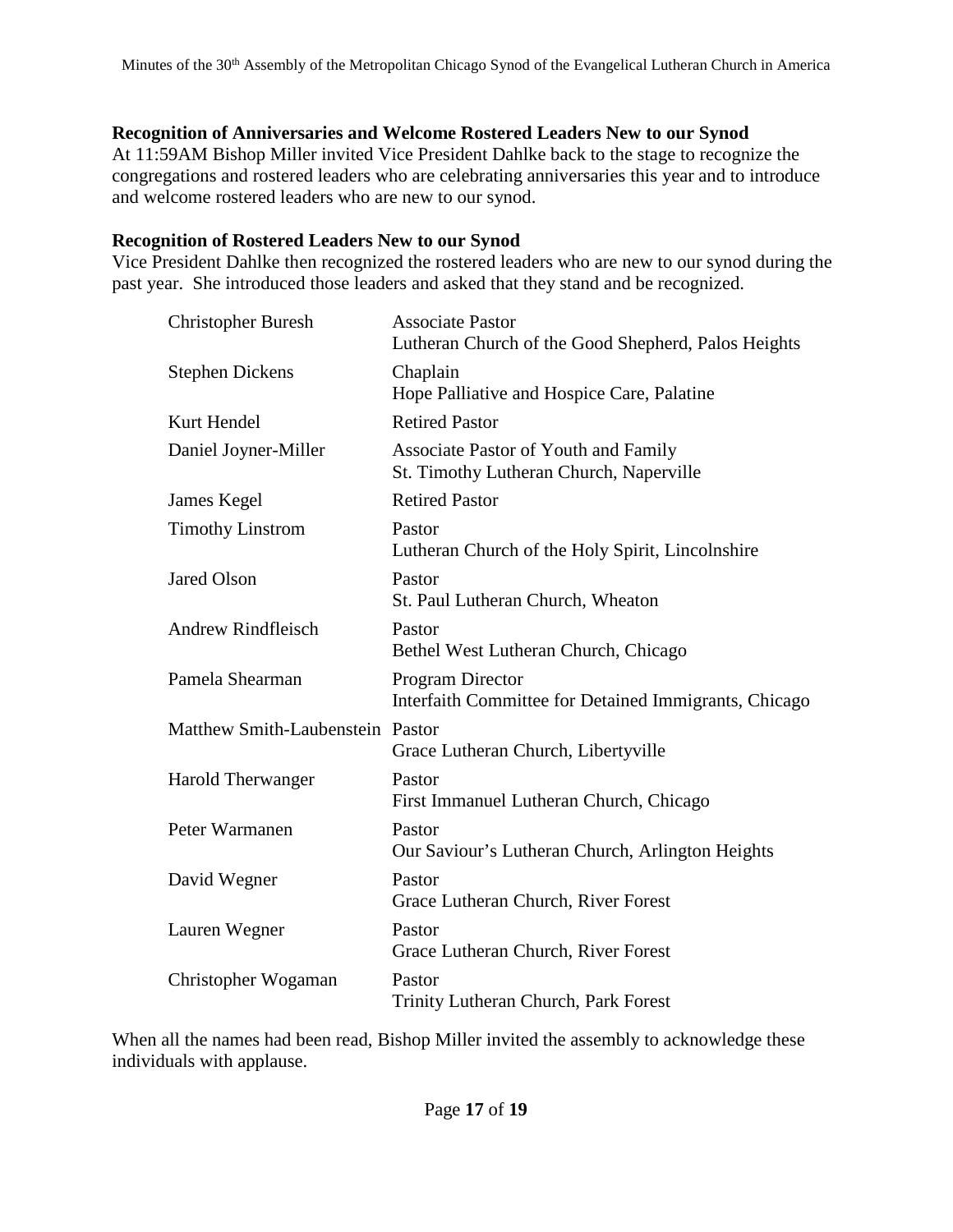#### **Recognition of Anniversaries**

Vice President Dahlke then recognized the congregations celebrating significant anniversaries and asked that their members who were present stand as their congregations' names were read.

| <b>Congregation Name Anniversary</b>              |           |
|---------------------------------------------------|-----------|
| Ebenezer Lutheran Church<br>Chicago               | 125 years |
| <b>Trinity United Lutheran Church</b><br>Waukegan | 125 years |
| Calvary Lutheran Church on Spaulding<br>Chicago   | 75 years  |
| Our Saviour Lutheran Church<br>Lansing            | 75 years  |
| <b>Trinity Lutheran Church</b><br>Warrenville     | 75 years  |
| Lutheran Church of the Holy Spirit<br>Chicago     | 50 years  |

When all the names had been read, Bishop Miller invited assembly to acknowledge the congregations with applause.

Vice President Dahlke then recognized the rostered leaders of our synod who are celebrating significant anniversaries and mentioned that they had been honored at a luncheon on May 10, 2017, at Marcello's Restaurant in Chicago at which time they were presented with a certificate. She introduced those leaders and asked that they stand and be recognized.

| <b>Rostered Leader</b>  | <b>Anniversary</b> |
|-------------------------|--------------------|
| John H. Johnson         | 65 years           |
| <b>Martin Marty</b>     | 65 years           |
| James Scherer           | 65 years           |
| David E. Miller         | 60 years           |
| Jerrold Swanson         | 60 years           |
| Kenneth Schroeder       | 55 years           |
| Mark Wiberg             | 55 years           |
| David Langseth          | 55 years           |
| Franklin Orton          | 55 years           |
| <b>Arnie Pierson</b>    | 55 years           |
| Jean Duran              | 25 years           |
| <b>Timothy McKenzie</b> | 25 years           |
|                         |                    |

Page **18** of **19**